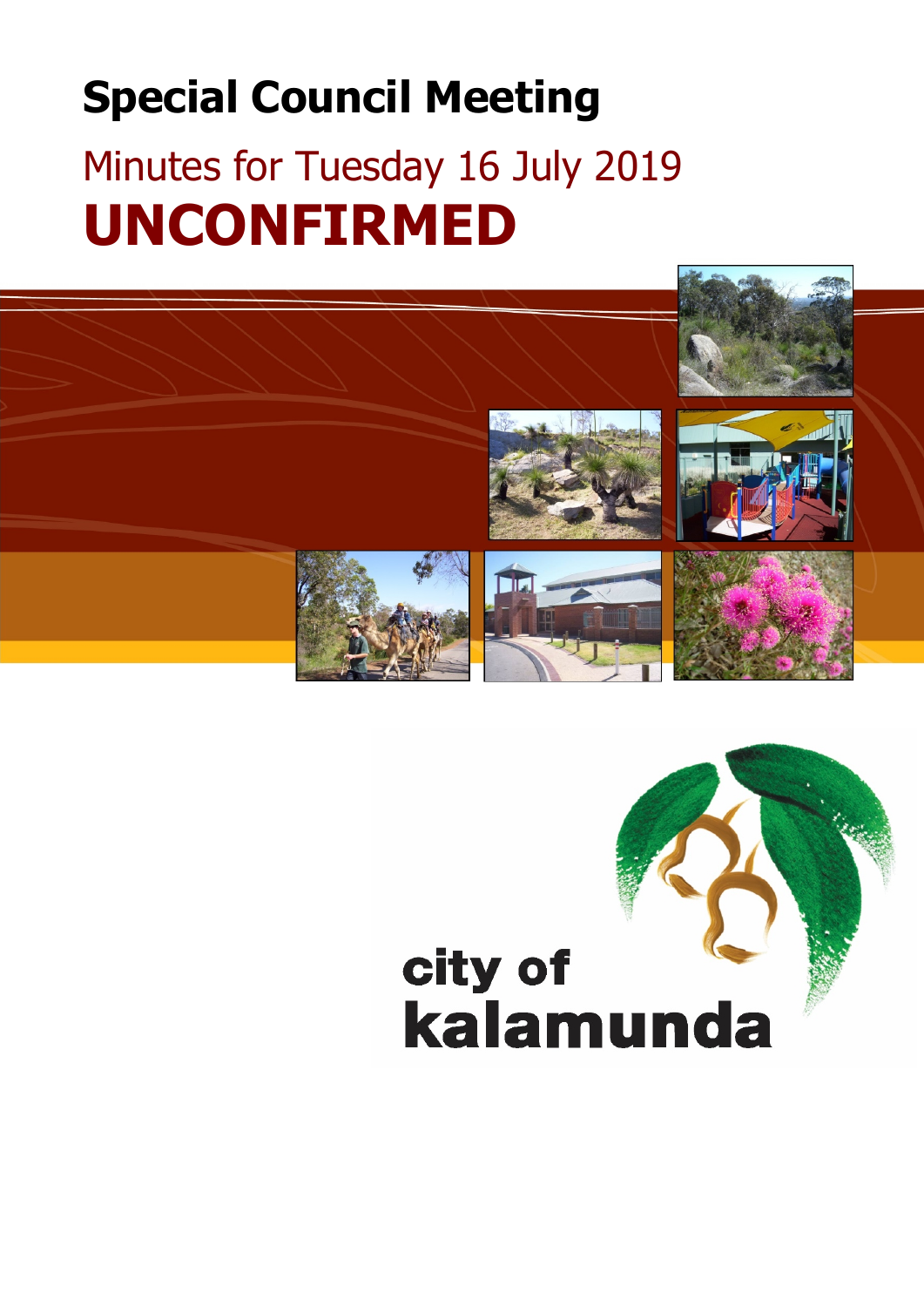## **INDEX**

|    | 2. Attendance, Apologies and Leave of Absence Previously Approved3 |  |
|----|--------------------------------------------------------------------|--|
|    |                                                                    |  |
|    |                                                                    |  |
|    |                                                                    |  |
|    |                                                                    |  |
| 7. |                                                                    |  |
|    |                                                                    |  |
|    |                                                                    |  |
|    |                                                                    |  |
|    |                                                                    |  |
|    |                                                                    |  |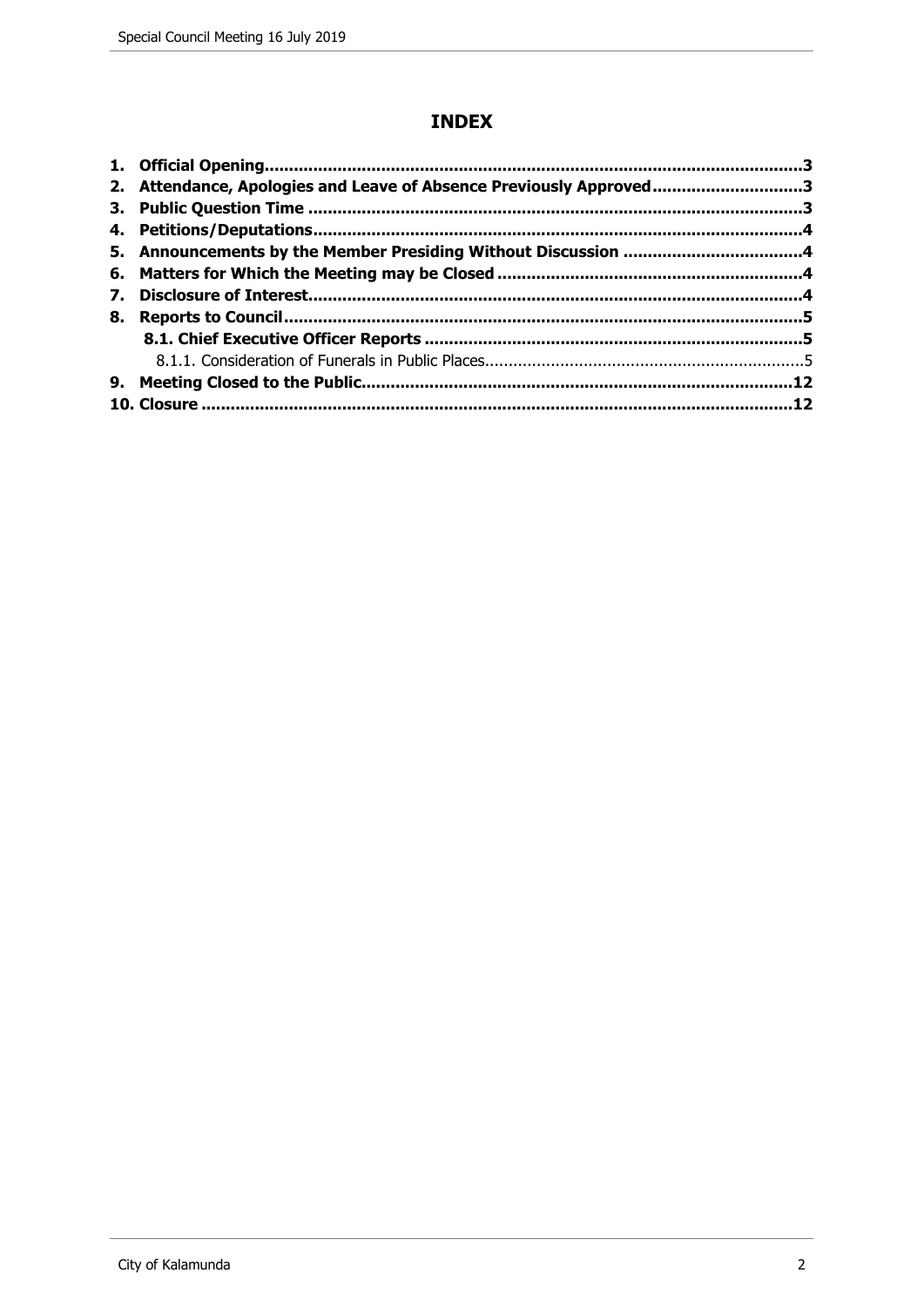#### <span id="page-2-0"></span>**1. Official Opening**

The Presiding Member opened the meeting at 6:27pm and welcomed Councillors, Staff and Members of the Public Gallery.

#### <span id="page-2-1"></span>**2. Attendance, Apologies and Leave of Absence Previously Approved**

## **Councillors**

**South East Ward**  John Giardina - (Mayor) (Presiding Member) Geoff Stallard **South West Ward** Lesley Boyd Allan Morton Brooke O'Donnell **North West Ward** Sara Lohmeyer (arrived at 6:37pm) Dylan O'Connor (arrived at 6:37pm) **North Ward**

Cameron Blair Kathy Ritchie Margaret Thomas

#### **Members of Staff**

**Executive Team** Gary Ticehurst - Director Corporate Services Chris Thompson - Acting Director Asset Services **Management Team** Nicole O'Neill - Manager Customer & Public Relations **Administration Support** Darrell Forrest - Governance Advisor Donna McPherson - Executive Assistant

#### **Members of the Public** 14

**Members of the Press** Nil.

#### **Apologies**

Rhonda Hardy Cr Michael Fernie

#### **Leave of Absence Previously Approved**

Cr David Almond – Leave of Absence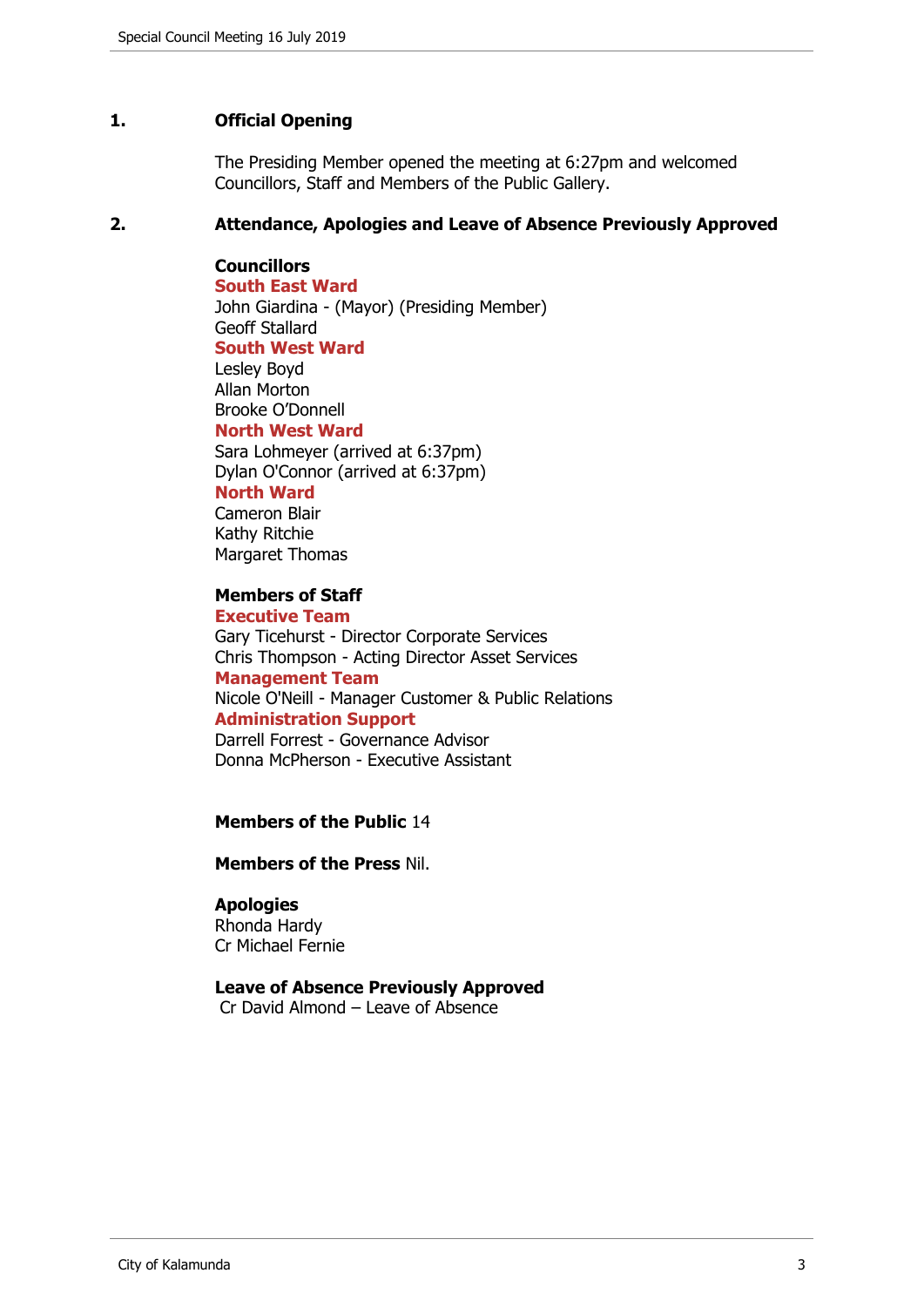#### <span id="page-3-0"></span>**3. Public Question Time**

*A period of not less than 15 minutes is provided to allow questions from the gallery on matters relating to the functions of this meeting. For the purposes of Minuting, these questions and answers will be summarised.*

3.1 Nil.

#### <span id="page-3-1"></span>**4. Petitions/Deputations**

- 4.1 A deputation has been approved from Mr John Milton regarding Item 8.1.1 Consideration of Funerals in Public Places. Mr Milton spoke against the Recommendation.
- 4.2 A deputation has been approved from Mr Justin Hazebroek regarding Item 8.1.1 Consideration of Funerals in Public Places. Mr Hazebroek spoke against the Recommendation.
- 4.3 A deputation has been approved from Ms Melanie Arnott regarding Item 8.1.1 Consideration of Funerals in Public Places. Ms Arnott spoke against the Recommendation.
- 4.4 A deputation has been approved from Mr Geof Irvin regarding Item 8.1.1 Consideration of Funerals in Public Places. Mr Irvin spoke against the Recommendation.
- <span id="page-3-2"></span>**5. Announcements by the Member Presiding Without Discussion**
- 5.1 Nil.

#### <span id="page-3-3"></span>**6. Matters for Which the Meeting may be Closed**

6.1 Nil.

#### <span id="page-3-4"></span>**7. Disclosure of Interest**

#### **7.1. Disclosure of Financial and Proximity Interests**

- a. Members must disclose the nature of their interest in matter to be discussed at the meeting. (Section 5.56 of the *Local Government Act 1995*.)
- b. Employees must disclose the nature of their interest in reports or advice when giving the report or advice to the meeting. (Section 5.70 of the *Local Government Act 1995*.)
- 7.1.1 Nil.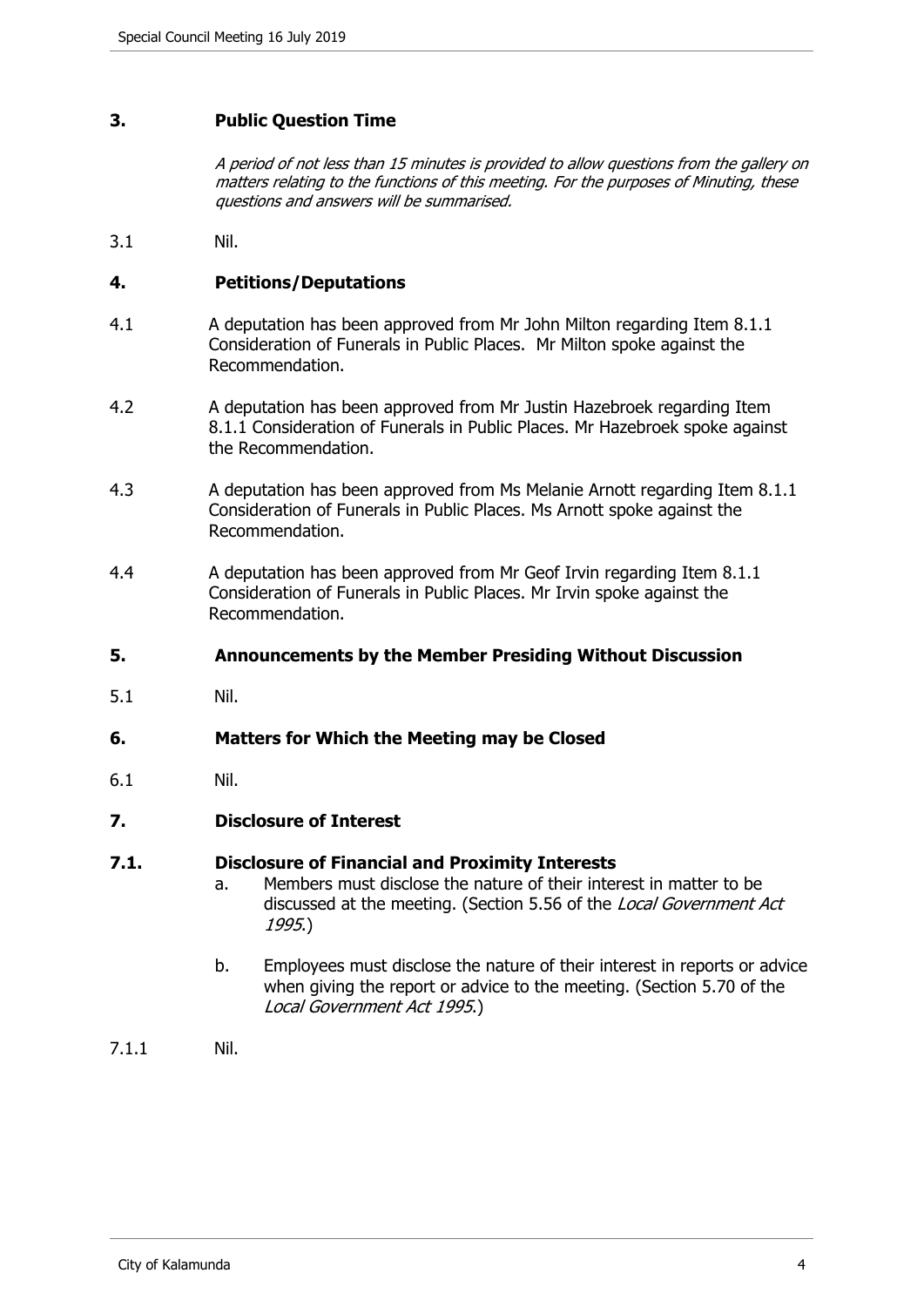## **7.2. Disclosure of Interest Affecting Impartiality**

- a. Members and staff must disclose their interest in matters to be discussed at the meeting in respect of which the member or employee had given or will give advice.
- 7.2.1 Nil.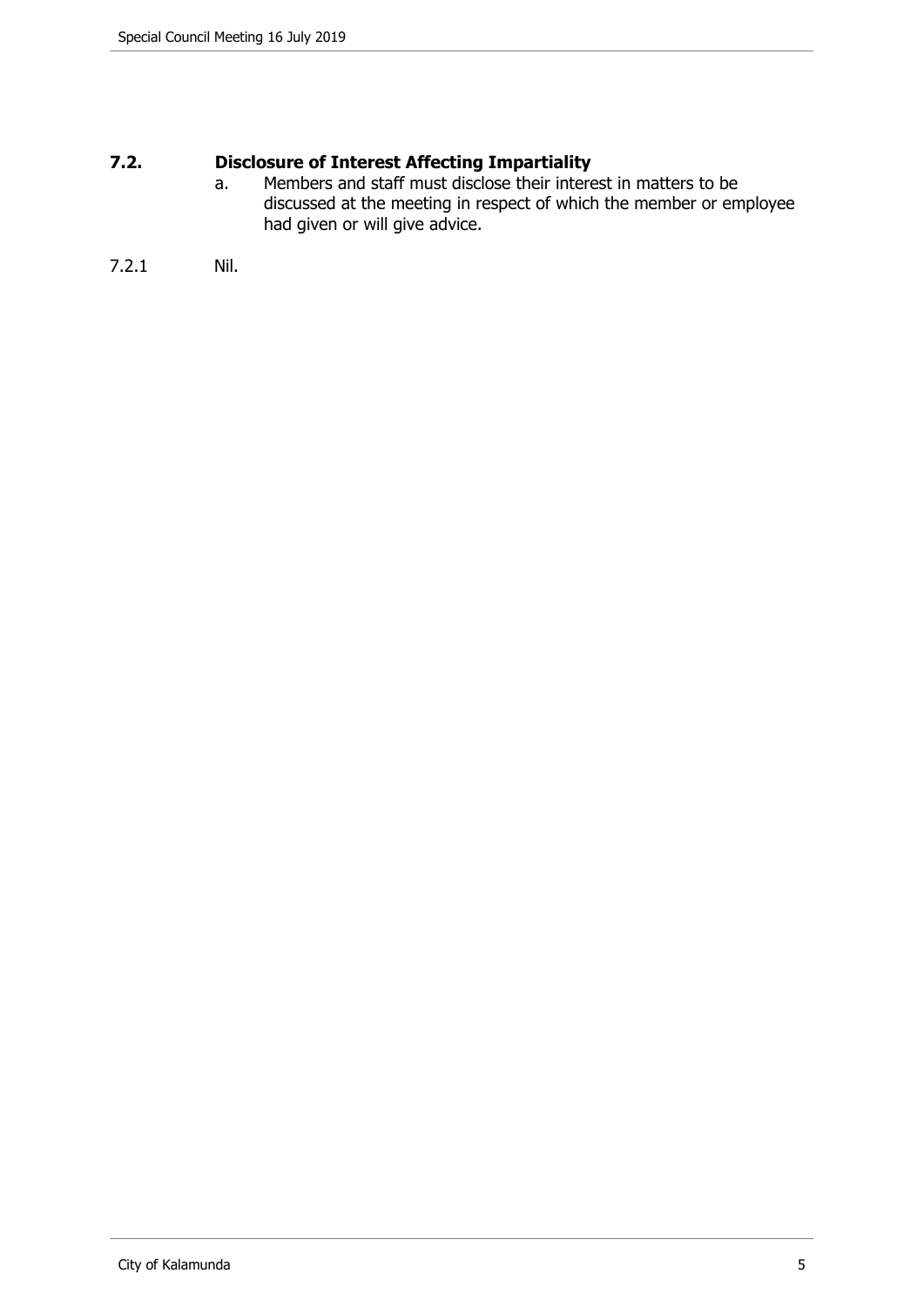#### <span id="page-5-0"></span>**8. Reports to Council**

#### <span id="page-5-1"></span>**8.1. Chief Executive Officer Reports**

## <span id="page-5-2"></span>**8.1.1. Consideration of Funerals in Public Places**

*Declaration of financial / conflict of interests to be recorded prior to dealing with each item.*

| <b>Previous Items</b>                  | N/A                                                                                                         |
|----------------------------------------|-------------------------------------------------------------------------------------------------------------|
| Directorate                            | Office of the CEO                                                                                           |
| <b>Business Unit</b><br>File Reference | <b>Customer &amp; Public Relations</b>                                                                      |
| Applicant<br>Owner                     | Provided in confidential Attachment 1<br>N/A                                                                |
| Attachments                            | Nil<br>Confidential particulars of request to the City to hold a<br>funeral service at Stirk Park Kalamunda |

#### **EXECUTIVE SUMMARY**

- 1. The purpose of this report is to consider a request to hold a funeral service including the presence of a coffin, at Stirk Park in Kalamunda on 22 July 2019.
- 2. In consideration of the request, the City has ascertained and considered the particulars of the request on balance with community need and perception and additionally, the standard conditions and that would be applied to similar sized events, together with past precedent.
- 3. This report recommends the application be declined for the reasons stated herein, however additionally recommends that, given the request and the potentiation for similar to follow, the Council request the Chief Executive Officer give consideration to an appropriate policy position to apply to applications for funeral services in public locations going forward.

#### **BACKGROUND**

- 4. As a preliminary point, it is noted that the personal details of the applicant have been omitted from this report on the basis that it is the request itself, together with its attributes, that requires Council consideration only. For completeness, the personal details of the applicant are however included for Council's information in confidential Attachment 1.
- 5. On Thursday 11 July 2019, the City received a written request by email for the City to approve the use of Stirk Park for a Funeral at 2:00pm on Monday 22 July 2019 in which a coffin would be present (Request).
- 6. The City declined the Request on the basis that Stirk Park is a public venue, used by people of all different ages, religions and walks of life, and it was deemed not to be an appropriate use of such a public space, particularly if a coffin is present.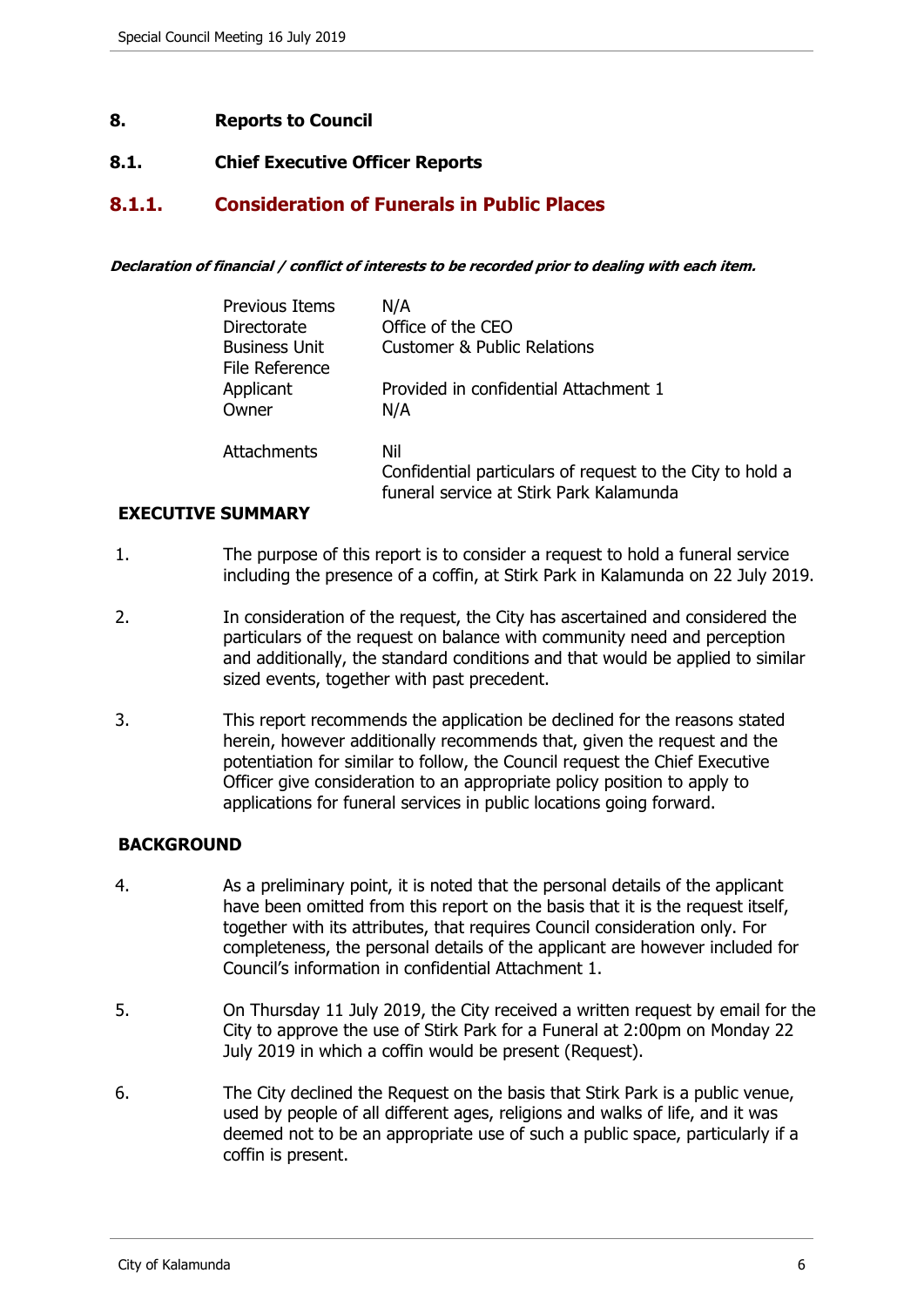- 7. In 2016 and 2018, the City received at least two similar requests and likewise declined them on the same basis.
- 8. The City has however allowed funeral services in which a coffin was present in City venues that can be adequately secured and not open to the public. As such, funeral service with a coffin present, have been held at Lesmurdie Hall. Wakes have also been held in City of Kalamunda Halls, including the Woodlupine Community Centre, Forrestfield Hall and Cyril Road Hall.

#### **DETAILS**

- 9. Stirk Park, Kalamunda, is a District Level Park and a popular community location in the City. To date, no funerals with or without the presence of a coffin have ever been permitted by the City in Stirk Park.
- 10. The City sought further information from the applicant in regard to the Request and was advised as follows:
	- a) the funeral is expected to commence in Stirk Park at 2:00pm on Monday 22 July 2019 and be attended by 200+ persons;
	- b) the applicant is considering a possible viewing before the funeral service at the Kalamunda Bowling Club;
	- c) the hearse would then travel to the Stirk Park Sound Stage, where the funeral service would be held;
	- d) a marquee would be set up in Stirk Park in case of inclement weather;
	- e) the hearse would then travel from Stirk Park back to the Kalamunda Bowling Club where reflection and a wake would take place; and
	- f) after a short time, the Funeral Directors would leave with the coffin and return to their premises, the family and mourners would stay for the wake.
- 11. In order to determine the full details of the Request, prior to making a determination, the City considered past requests of a similar nature, including attributes such as the proposed location, time frame and number of persons. The City also considered what kinds of conditions would be placed on another event (not being a funeral) of similar size and applied the same to the Request for comparison and Council's information.
- 12. Conditions that would be placed on any other private event in Stirk Park, where expected numbers were likely to be around 200+, would be as follows:
	- a) the applicant would be required to complete and return a '*Venue Hire Form*' and pay the relevant fees to secure the Stirk Park Sound Shell & surrounding area for private use;
	- b) if any electrical equipment was to be used, a licensed electrical contractor would need to complete a '*Certificate of Testing for Portable Electrical Equipment'*;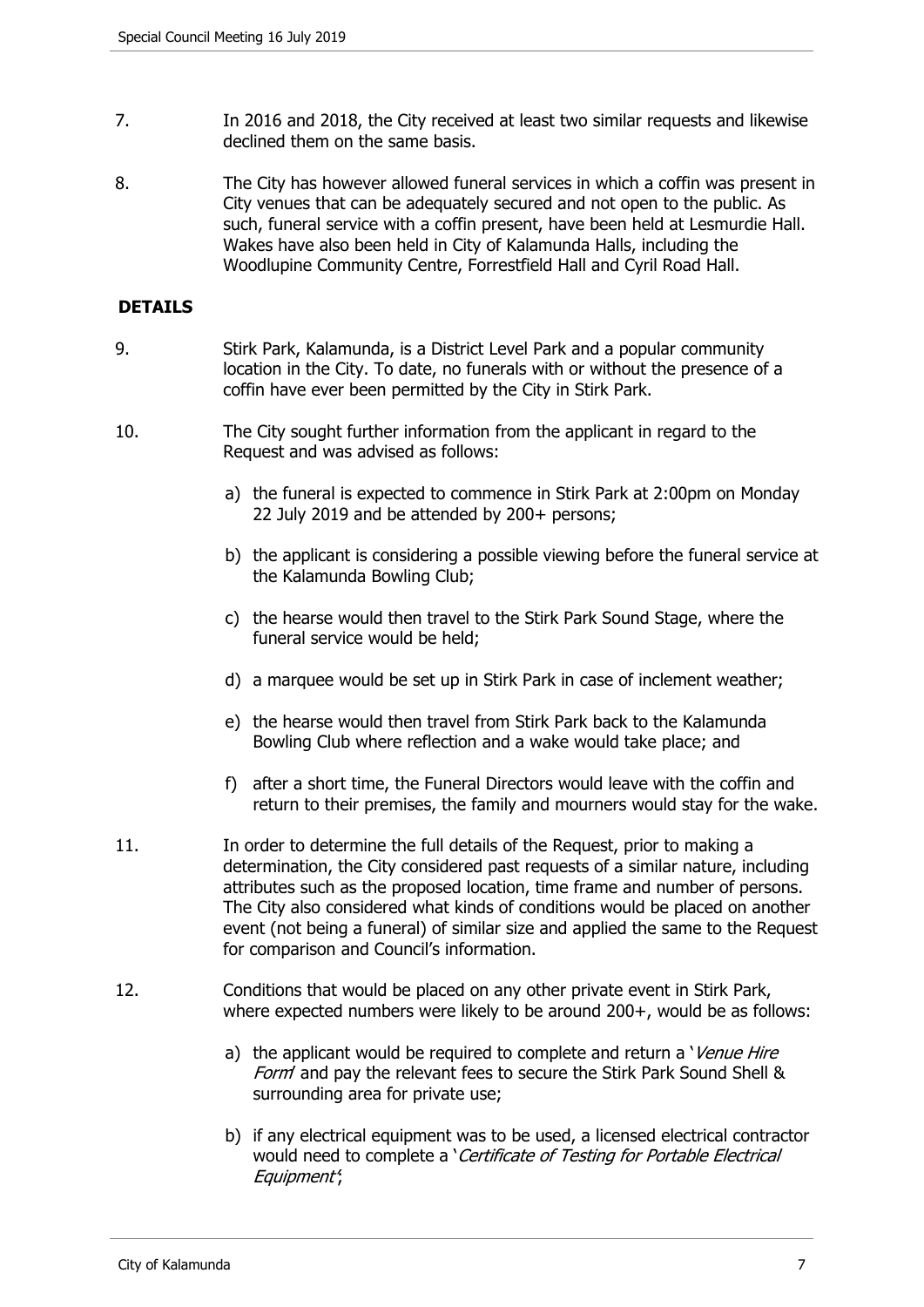- c) all flexible cords, portable outlet devices and residual current devices would require certification of testing and be tagged as such within 6 months of the event;
- d) electrical cabling would require management, or be kept away from the public;
- e) event related vehicles would not be allowed onto Stirk Park without permits pursuant to the *Shire of Kalamunda Local Government Property Local Law*, which would include strict conditions including appropriate marshalling into and out of the park to ensure the safety of the general public and event patrons;
- f) event noise, if amplified, would be required to be kept to within 85dB(A) as measures 1m from the microphone;
- g) Certificates of Structural Integrity would be required for any marquee or tent;
- h) a site plan of the event showing the proposed layout of the event noting all exits, toilets, stages, tents, marquees and the like would be required at least 14 days prior to the event;
- i) a parking plan showing the proposed locations of all event patron parking and how the organisers would manage parking on the day would be required at least 14 days prior to the event;
- j) an approved event notification letter would be required to be provided to all surrounding residents at least 14 days prior to the event and would specifically need to include details of the nature and times of the event and a contact telephone number that would be manned at all times during the event; and
- k) notification signage would need to be installed.

#### **STATUTORY AND LEGAL CONSIDERATIONS**

13. *Cemeteries Act 1986, Shire of Kalamunda Local Government Property Local Law*

#### **POLICY CONSIDERATIONS**

14. There is currently no applicable Council policy.

#### **COMMUNITY ENGAGEMENT REQUIREMENTS**

#### **Internal Referrals**

15. The City's Legal & Governance team considered and advised upon the Request.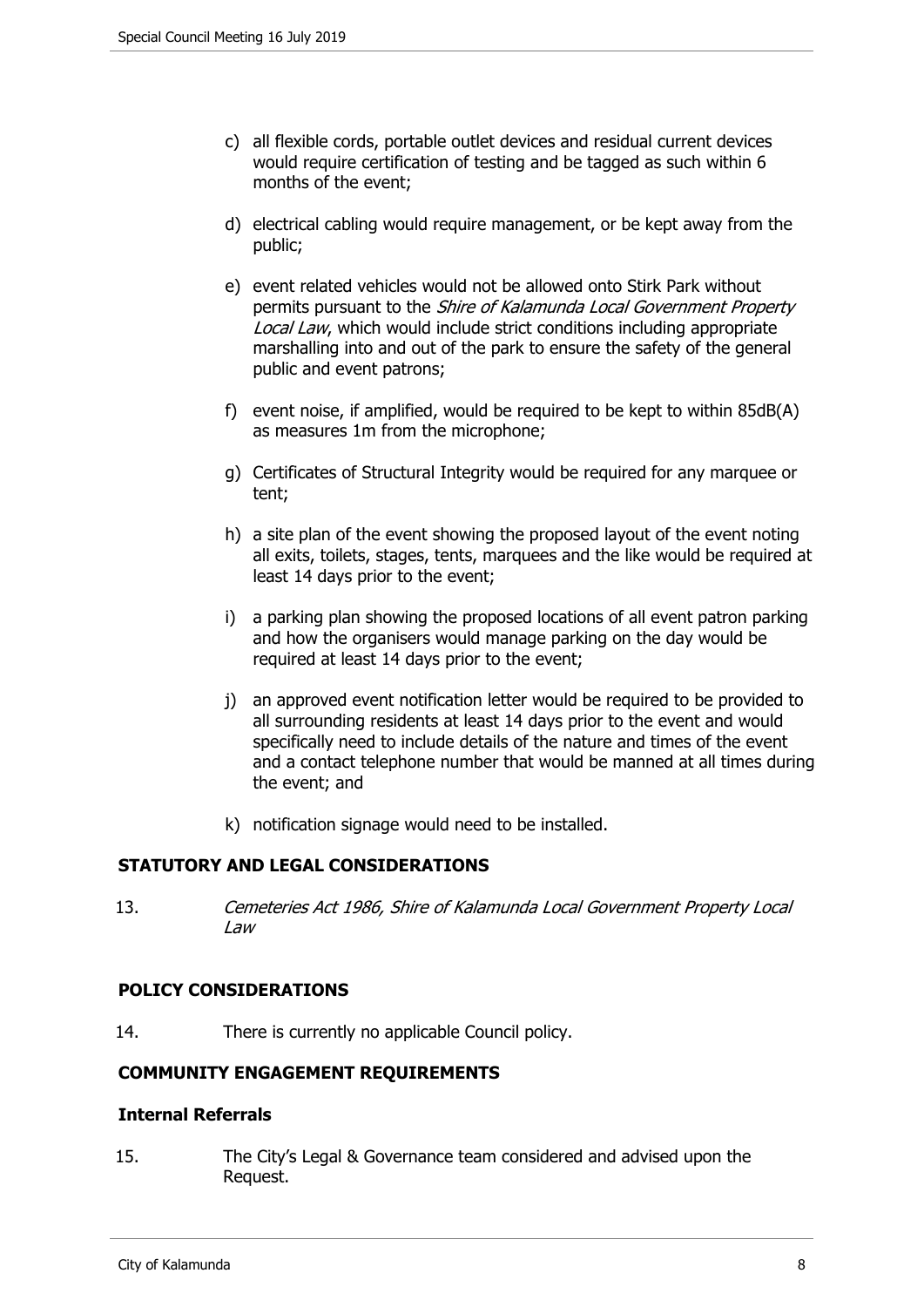## **External Referrals**

- 16. Community Consultation has not been undertaken given there has been insufficient time to do so since receiving the Request and the determination that the Request would be considered by the Council via a Special Council Meeting.
- 17. The City has however consulted with other local governments in Western Australia to determine if they currently allow funerals in public places, and if so what considerations are given. The City also asked local governments if they had any policy position on similar matters.
- 18. The City of Gosnells advised they were not aware of any requests for funerals having ever been received in regard to any of their parks.
- 19. The City of Vincent advised they allow memorial services, but they do not allow coffins in the park.
- 20. The Shire of Serpentine Jarrahdale advised they do not have a policy. They advised however that there was one service held some years ago at Briggs Park Reserve.
- 21. The City of Mandurah has a Policy in place which establishes criteria to be taken into consideration in relation to the assessment of applications and approvals to conduct funeral services at Community Halls or within the City of Mandurah's parks and reserves. That policy allows funerals to take place at the following City of Mandurah community halls and reserves only:
	- a) Old Mandurah Yacht Club
	- b) Marlee Reserve
	- c) Henry Sutton Grove
	- d) Lakes Lawn Cemetery Pergola

It is noted that Marlee Reserve is near the Lakes Lawn Cemetery. The Old Mandurah Yacht Club and Henry Sutton Grove are also near one another.

- 22. The City of Mandurah policy sets out date and time parameters including that '*The approval for the funeral service at the requested time will be at the sole discretion of the City and it should be noted a service will only be approved between the hours of 9am and 3pm, Monday to Friday (excluding Public Holidays)*.'
- 23. The City of Canning does not have a policy. The City did recently approve a funeral service at a riverfront location. Several conditions were imposed relating to parking, traffic management and access.
- 24. The City also contacted Councils in the Eastern States, with responses from the Fraser Coast Regional Council, Tweed Shire Council and Maroondah City Council as at the time of this report being finalised.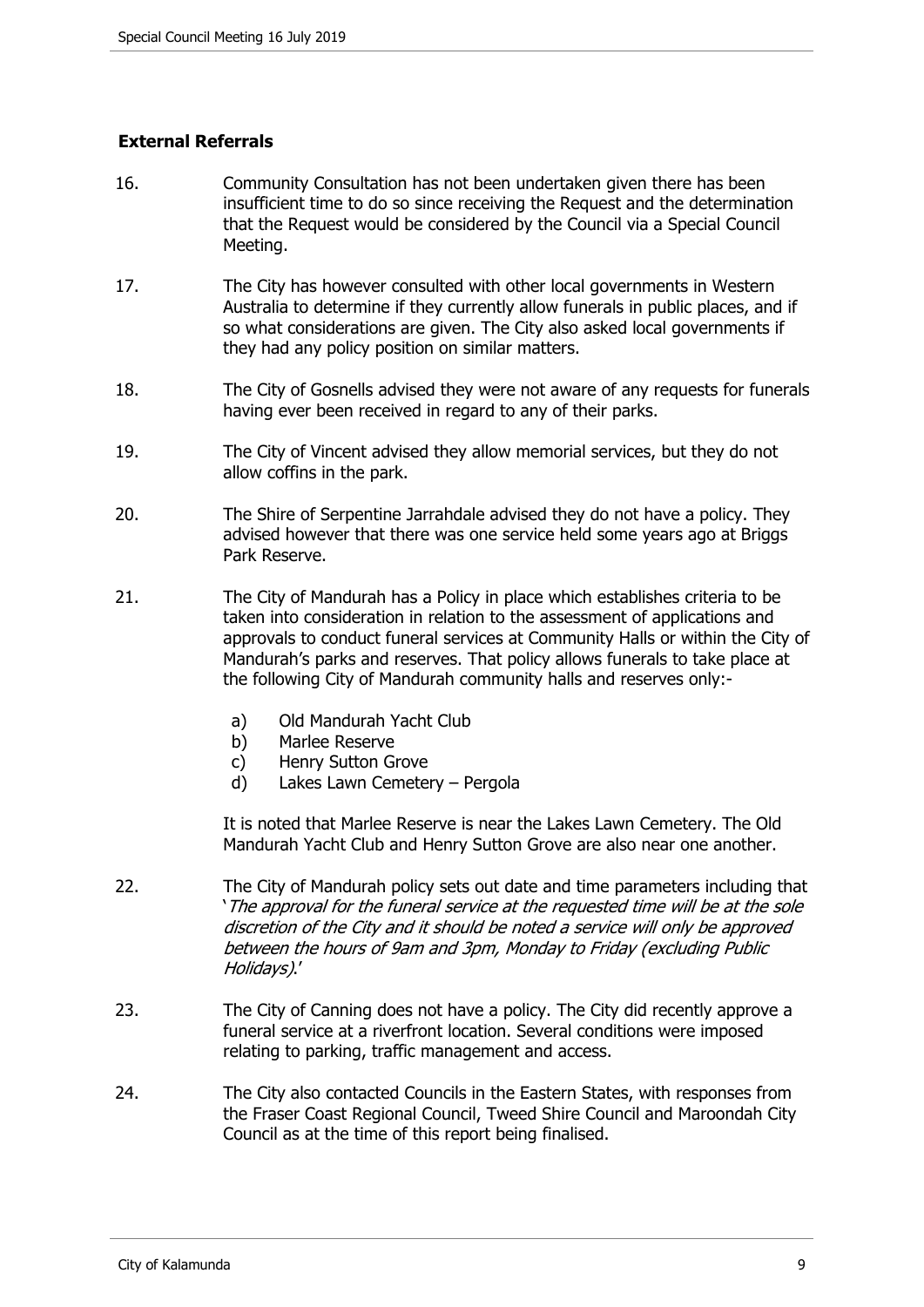- 25. Fraser Coast Regional Council had an item go to Council on 26 June 2019 in regard to the use of parks for funeral services, following a resolution of Council on 28 November 2018 to approve a list of locations to be put to public consultation. Of 73 responses from the community consultation process in regard to the item;
	- a) 35.62% of respondents supported funeral services being conducted in Parks, Reserves or Open Spaces, whilst 64.38% did not;
	- b) 26.76% supported the locations that Council advertised for funerals to be held in; and
	- c) 30.56% thought it was acceptable to have closed caskets present onsite during funeral services at the parks and reserves.
- 26. Ultimately, in the case of Fraser Coast, it was determined that a significant majority of respondents are against the concept of funerals in parks and a deeper analysis of written responses received provided that the majority of these concerns were tied directly to high profile/high visitation areas, specifically those areas immediately adjacent to their Esplanade, or other areas frequented by families for recreational purposes (i.e. playground, BBQs etc.).
- 27. Tweed Shire Council actively operates three park like Cemetery sites Tweed Lawn Cemetery, Murwillumbah Lawn Cemetery and Tweed Valley Cemetery, incorporating the Tweed Valley Crematorium and Memorial Gardens. As such the Tweed Shire Council advised bookings are treated like any other booking, with the extra provisions of no open casket and ideally no coffin on site for services held in local parks.
- 28. Maroondah City Council advised they do not have a policy but sometimes have funeral services held at their Karralyka Conference and Performing Arts Centre in Ringwood.
- 29. In Victoria, the Mount Alexander Shire has received complaints about funerals in public parks, including one that was held close to a walking track at a public garden. The matter received media attention.

#### **FINANCIAL CONSIDERATIONS**

30. Not applicable

#### **STRATEGIC COMMUNITY PLAN**

#### **Strategic Planning Alignment**

31. *Kalamunda Advancing Strategic Community Plan to 2027*

#### **Priority 4: Kalamunda Leads**

**Objective 4.1** - To provide leadership through transparent governance. *Strategy 4.1.1* - Provide good governance.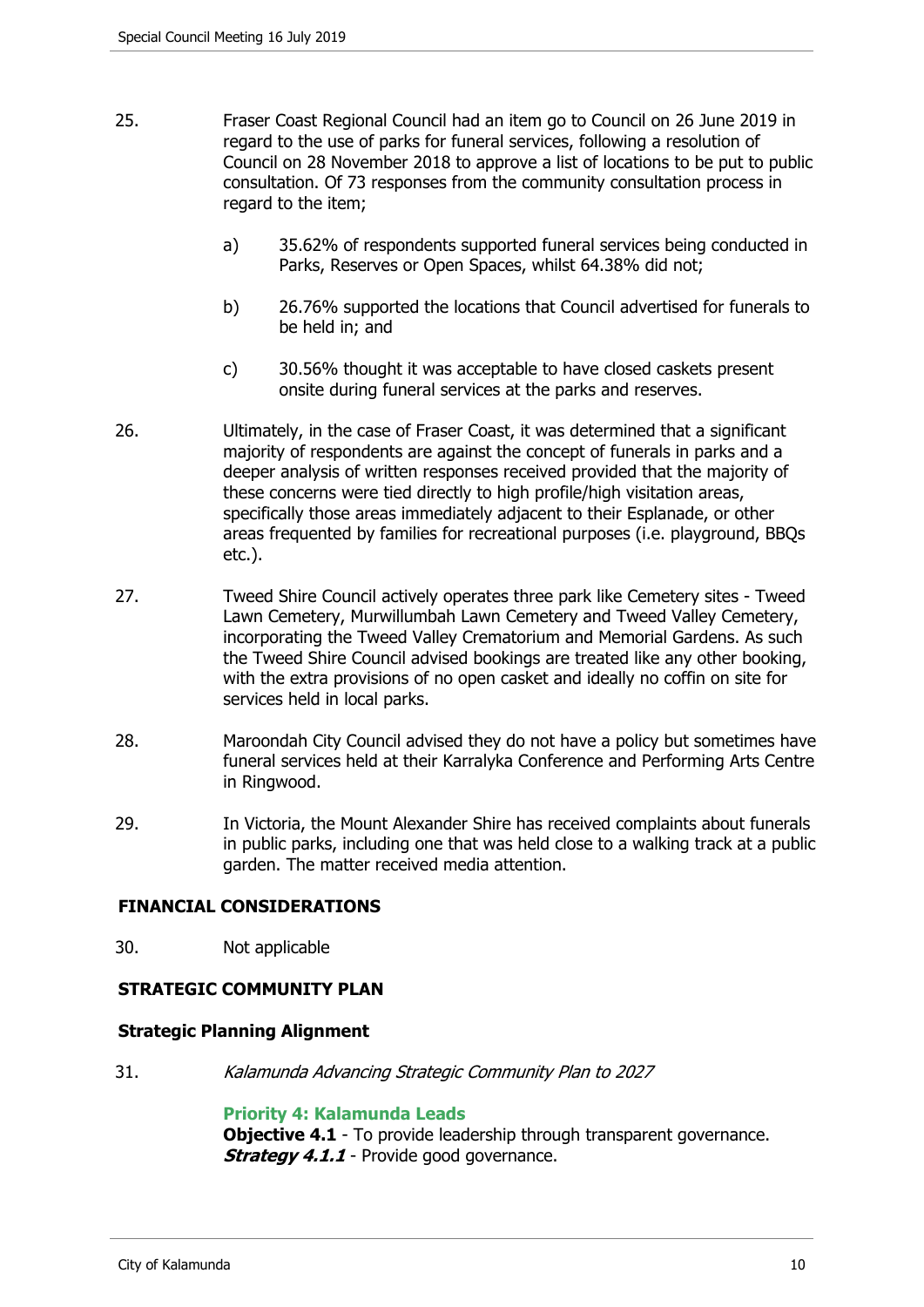#### **SUSTAINABILITY**

#### **Social Implications**

32. The hosting of a funeral in a public place, such as Stirk Park, has the potential to have a negative impact on other community members who may attend the site on that day for other purposes, such as a birthday, picnic or playing in the playground and may not be comfortable to carry out their celebrations due to a funeral occurring in the space at the same time.

#### **Economic Implications**

33. Not applicable

#### **Environmental Implications**

34. Not applicable

#### **RISK MANAGEMENT CONSIDERATIONS**

35. **Risk**: A funeral held in a public place, including Stirk Park, may cause community concern, complaints and deter use of local Parks and public places.

| <b>Likelihood</b>                                                                                                                                                                                                                                                             | <b>Consequence</b> | Rating |  |  |  |
|-------------------------------------------------------------------------------------------------------------------------------------------------------------------------------------------------------------------------------------------------------------------------------|--------------------|--------|--|--|--|
|                                                                                                                                                                                                                                                                               |                    |        |  |  |  |
| <b>Action/Strategy</b>                                                                                                                                                                                                                                                        |                    |        |  |  |  |
| Decline applications for any funeral service in Stirk Park or any other public<br>reserve until such time as the City has had the opportunity to provide<br>Council with a proposed policy position for its consideration and the<br>community has been adequately consulted. |                    |        |  |  |  |

#### **OFFICER COMMENT**

- 36. Council must very carefully consider requests of this nature on balance with the wider community opinion, which at present has not been sought, nor received.
- 37. Predominantly, parks and reserves are used for passive or active recreation. In this regard, the City is required to manage and make reserves reasonably available for use by the public.
- 38. With all events of more than 200+ people, consideration needs to be given to a number of factors, which are assessed as a part of event applications, including traffic management, parking, risk management, provision of facilities and levels of noise.
- 39. It was noted in terms of comparison local governments, that of those who did allow funerals (Casket or not Casket) most operated only in school time, between 9am and 3pm week days only.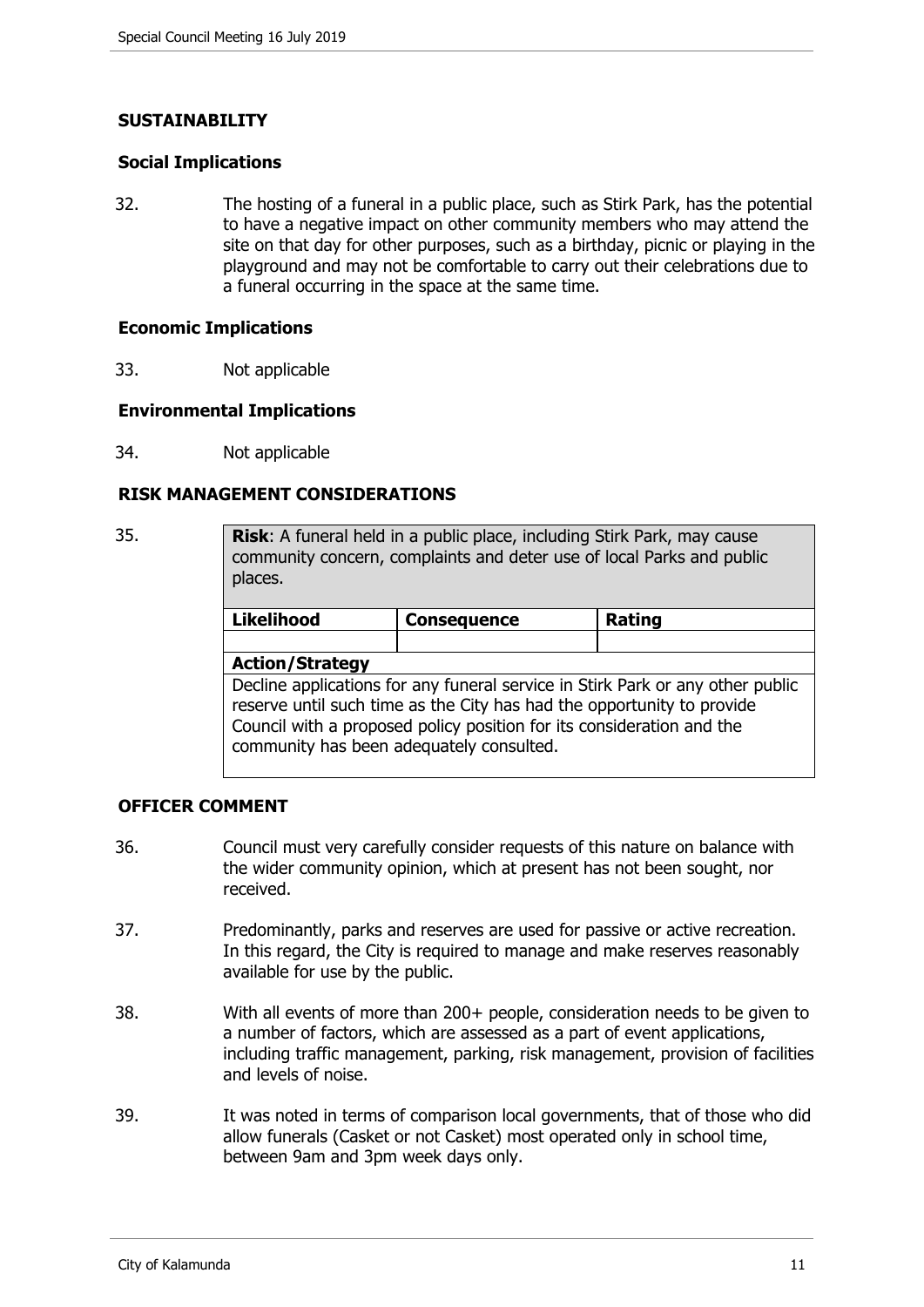- 40. Many of the local schools in the Kalamunda District commence Term 3 on Tuesday 23 July 2019, with Monday 22 July 2019 being a non-school attendance day.
- 41. Research has identified mixed views across the Sector, with some Councils prohibiting casket funerals and others allowing them in consultation with the industry and community at appropriate locations.
- 42. A common theme with all Councils (casket or no casket) is that the activity of conducting a funeral in a park or reserve needs to be carefully located away from main thoroughfares and higher public use areas.
- 43. There appears to be a trend towards funerals being requested in public places, when previously they were held at Funeral Homes, in Cemeteries and in Churches.
- 44. A Council Policy is required to determine what considerations need to be given in each case and ensure there is a clear position on funerals in public places in the City of Kalamunda moving forward.
- 45. As referred to earlier, and very importantly in regard to this matter, the City has not undertaken any community consultation in regard to funerals in public places.

#### **Voting Requirements: Simple Majority**

#### **RECOMMENDATION**

That Council:

- 1. REQUEST the Chief Executive Officer develop a Policy for Council consideration in regard to the holding of Funerals in Public Places and that be put to the public for its consideration.
- 2. REQUEST the Chief Executive Officer to undertake community consultation in regards to development of the policy.
- 3. DECLINE any requests to hold funerals in parks or other areas that are publicly accessible until such time that a Policy is developed.

Moved:

Seconded:

Vote: **LAPSED**

The published Recommendation was changed to include an additional point prior to the meeting. The Recommendation did not receive a mover and LAPSED.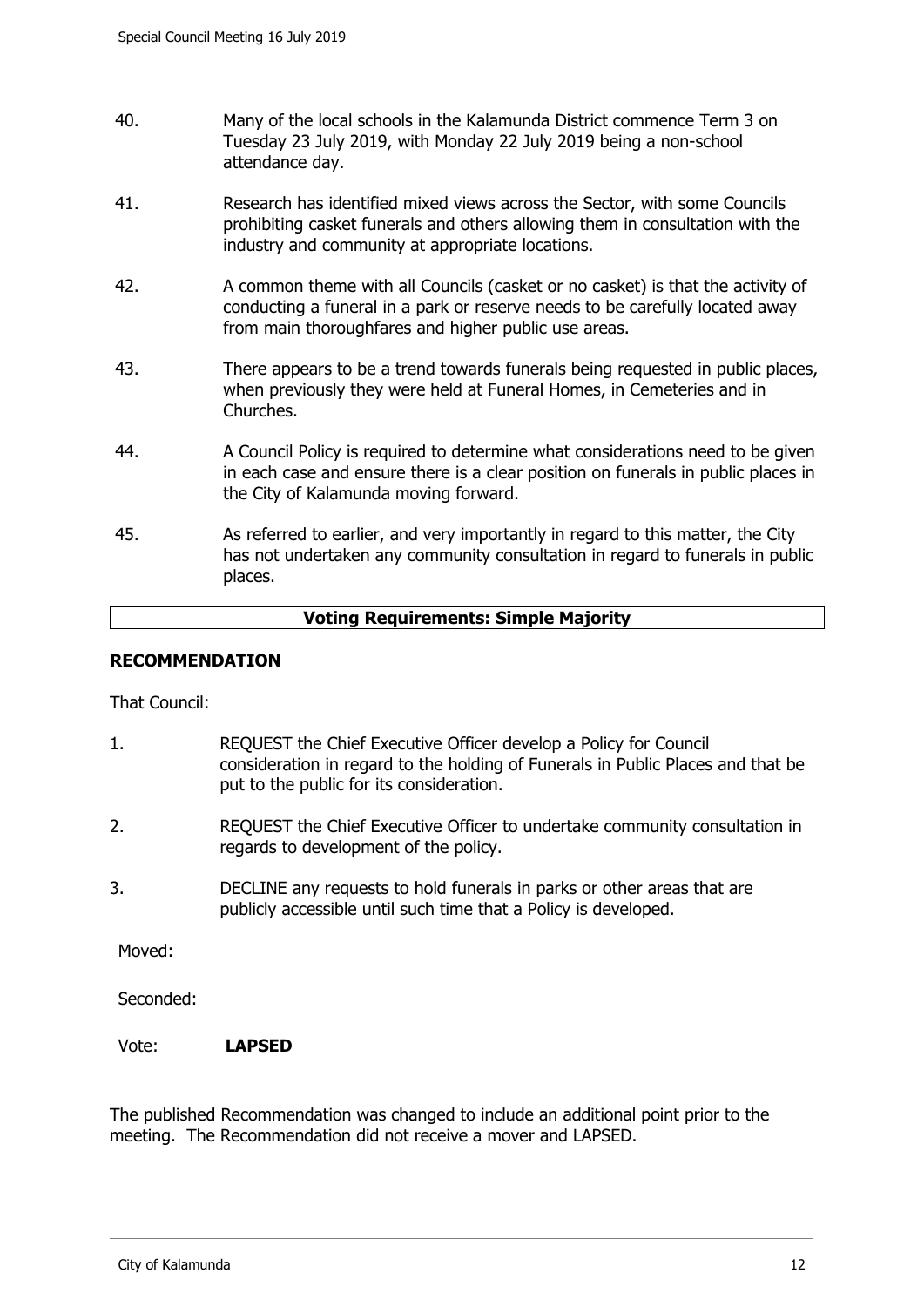Cr Giardina moved an alternative motion which received a seconder. Pursuant to r11(da) of the *Local Government (Administration) Regulations 1996*, the reason for the Council decision is it considered that this event is a celebration of the life of a highly respected community member and this application should be approved.

#### **Voting Requirements: Simple Majority**

#### RESOLVED SCM165/2019

That Council:

- 1. REQUEST the Chief Executive Officer develop a Policy for Council consideration in regard to the holding of Funerals in Public Places and that be put to the public for its consideration.
- 2. REQUEST the Chief Executive Officer to undertake community consultation in regard to development of the policy - Funerals in Public Places.
- 3. APPROVE the request to conduct a funeral service in Stirk Park, Kalamunda on Monday 22 July 2019 at 2.00pm, subject to acceptance of the following event conditions by the applicant:
	- a) the completion and return a '*Venue Hire* to secure the Stirk Park Sound Shell & surrounding area for private use;
	- b) completion of a '*Certificate of Testing for Portable Electrical Equipment' by* a licensed electrical contractor, if any electrical equipment is to be used*;*
	- c) all flexible cords, portable outlet devices and residual current devices require certification of testing and be tagged as such within 6 months of the event;
	- d) appropriate management of electrical cabling, or such cabling be kept away from the public;
	- e) the obtaining of permits for event related vehicles pursuant to the *City (Shire) of Kalamunda Local Government Property Local Law*, which would include strict conditions including appropriate marshalling into and out of the park to ensure the safety of the general public and event patrons;
	- f) event noise, if amplified, is required to be kept to within 85dB(A) as measures 1m from the microphone;
	- g) Certificates of Structural Integrity is required for any marquee or tent;
	- h) a site plan of the event showing the proposed layout of the event noting all exits, toilets, stages, tents, marquees and the like is required to be submitted to the City by 12.00pm Friday 19 July 2019;
	- i) a parking plan showing the proposed locations of all event patron parking and how the organisers would manage parking on the day is required to be submitted to the City by 12.00pm Friday 19 July 2019;
	- j) an approved event notification letter is required to be provided to all surrounding residents by 12.00pm Friday 19 July 2019, which is to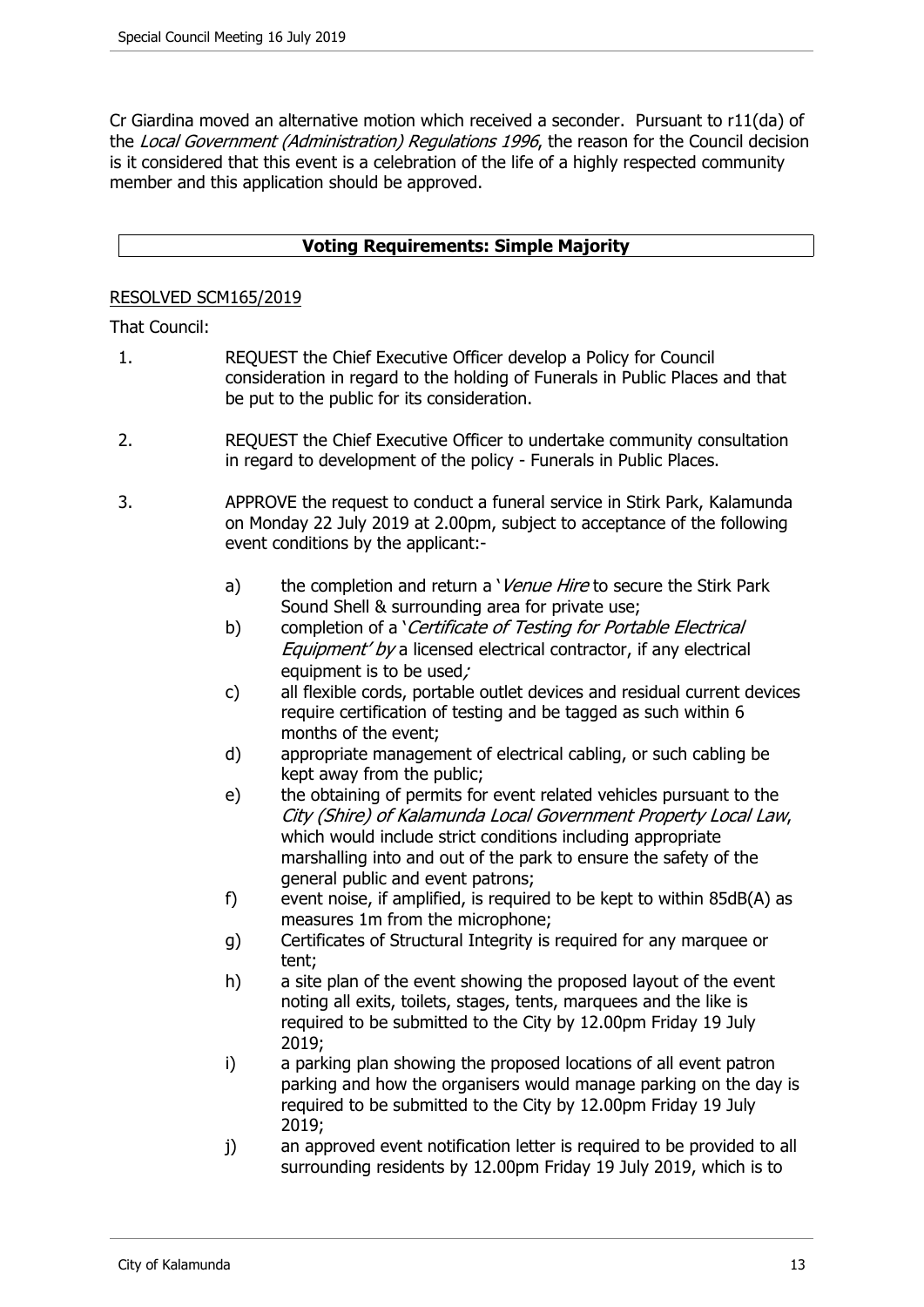include details of the nature and times of the event and a contact telephone number that would be manned at all times during the event; and

k) installation of notification signage.

#### Moved: **Cr John Giardina**

Seconded: **Cr Dylan O'Connor**

Vote: For For Against **Cr Stallard Cr Boyd Cr Morton Cr O'Donnell Cr Lohmeyer Cr O'Connor Cr Blair Cr Ritchie Cr Thomas Cr Giardina**

**CARRIED (9/1)**